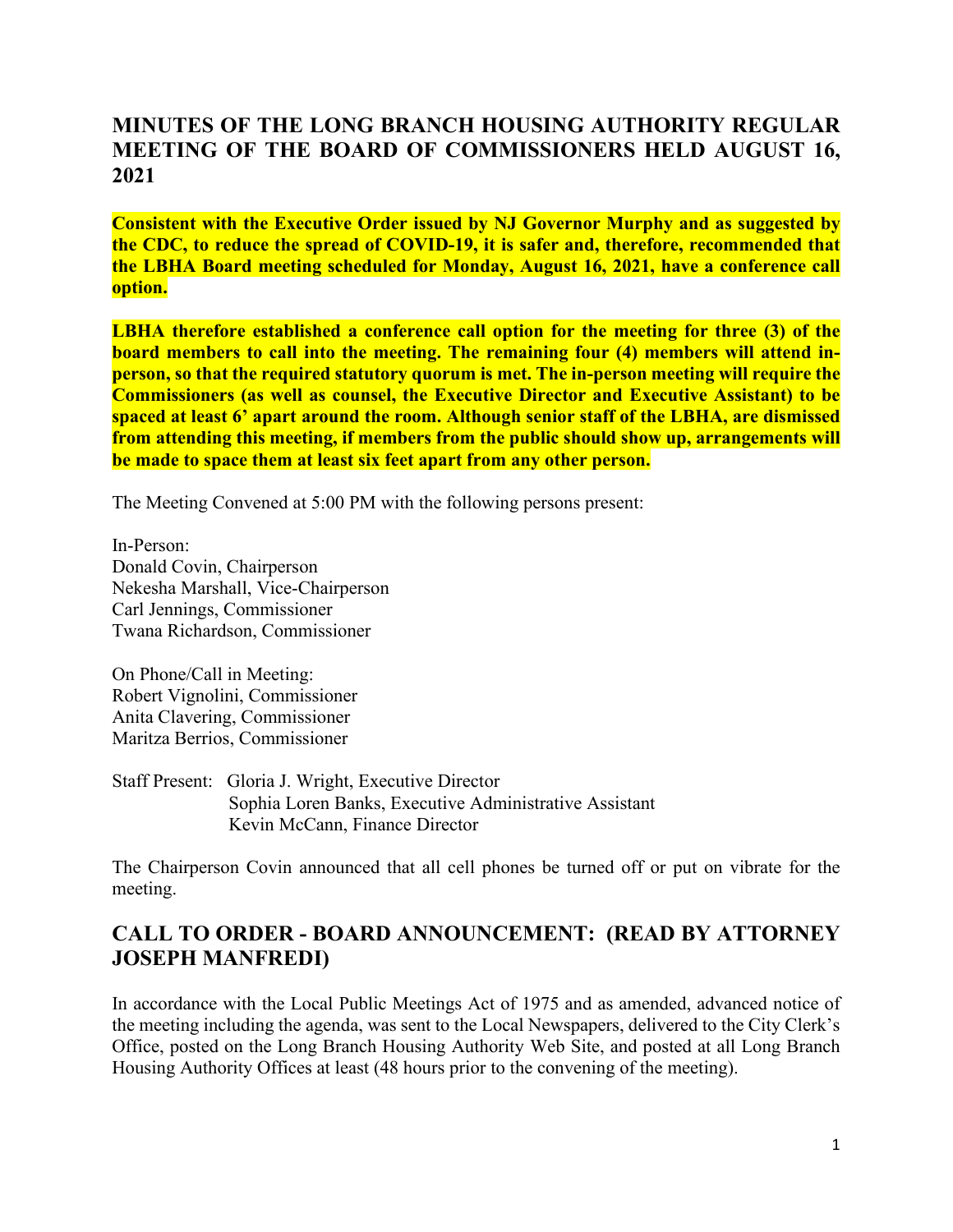# **CHAIRPERSON COVIN LED THE SALUTE TO THE FLAG**

Gloria J Wright, Executive Director opened the meeting with Roll Call. Commissioners present and absent are listed above.

# **NO PUBLIC PRESENT AT MEETING**

# **ADOPTION OF THE PUBLIC SESSION MINUTES OF THE REGULAR MEETING OF AUGUST 16, 2021**

Commissioner Jennings made a motion to approve and accept the minutes of the public session of the regular meeting held August 16, 2021, second by Vice-Chairperson Marshall.

Roll Call Vote Taken:

Ayes, Commissioners Vignolini, Clavering, Berrios, Jennings, Richardson, Vice-Chairperson Marshall, and Chairperson Covin.

Opposed, None Abstain, None Absent, None Motion, Carried

#### **EXECUTIVE DIRECTORS REPORT:**

Executive Director Wright provided the board with relevant activities and news for the month of July 2021. Executive Director Wright outlined and summarized the Executive Director's Report provided to the Board.

### **Resolution 08-01-2021 - Resolution approving the list of bills for July 2021, and authorizing the payment of bills**

Vice-Chairperson Marshall stated that finance committee has reviewed the List of bills with the Finance Department and that all questions have been satisfied. Vice-Chairperson Marshall requested a motion to accept and approve Resolution 08-01-2021 the List of Bills in the amount of **\$1,362,231.23** Vice-Chairperson Marshall motioned, seconded by Commissioner Jennings.

Roll Call Vote Taken: Ayes, Commissioners Vignolini, Clavering, Berrios, Jennings, Richardson, Vice-Chairperson Marshall, and Chairperson Covin.

Opposed, None Abstain, None Absent, None Motion, Carried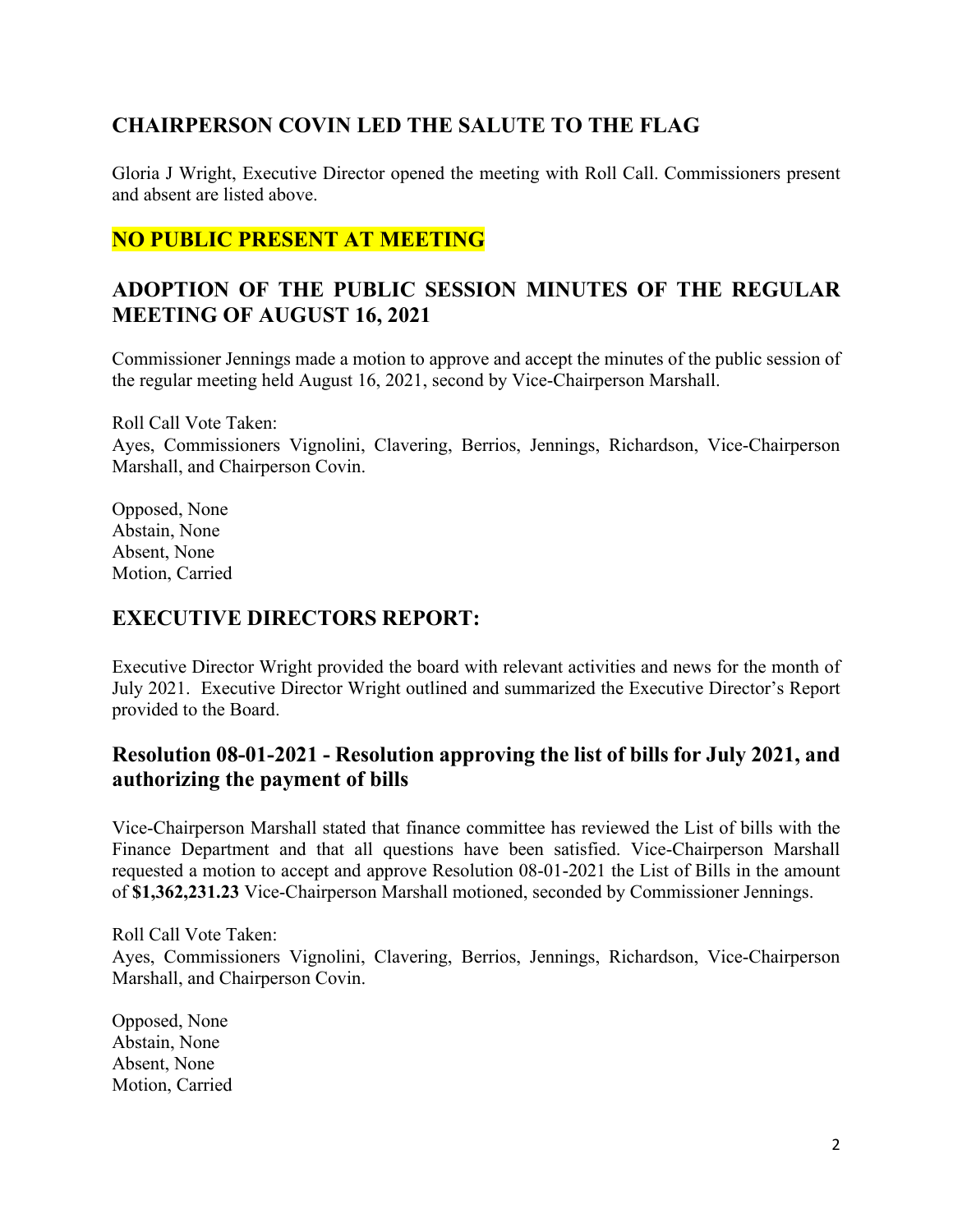# **Resolution 08-02-2021 - Resolution approving the transaction, approving training, travel, and accommodations for the month of September 2021 for members of the Board of Commissioners Long Branch Housing Authority and staff to attend conferences and training**

Commissioner Jennings made a motion to approve and accept Resolution 08-02-2021, seconded by Commissioner Vignolini.

Roll Call Vote Taken: Ayes, Commissioners Vignolini, Clavering, Berrios, Jennings, Richardson, Vice-Chairperson Marshall, and Chairperson Covin.

Opposed, None Abstain, None Absent, None Motion, Carried

#### **Resolution 08-03-2021 - Resolution approving the transaction, authorizing membership renewal in the New Jersey Public Housing Authority Joint Insurance Fund, authorizing an expenditure of funds in an amount not to exceed \$400,000.00**

Commissioner Berrios made a motion to approve and accept Resolution 08-03-2021, seconded by Commissioner Vignolini.

Roll Call Vote Taken: Ayes, Commissioners Vignolini, Clavering, Berrios, Jennings, Richardson, Vice-Chairperson Marshall, and Chairperson Covin.

Opposed, None Abstain, None Absent, None Motion, Carried

## **Resolution 08-04-2021 - Resolution approving the transaction, authorizing a contract for capital improvements of the security systems, authorizing an expenditure of funds in an amount not to exceed \$475,000.00, subject to appropriations, ratifying past actions**

Commissioner Vignolini made a motion to approve and accept Resolution 08-04-2021, seconded by Vice-Chairperson Marshall.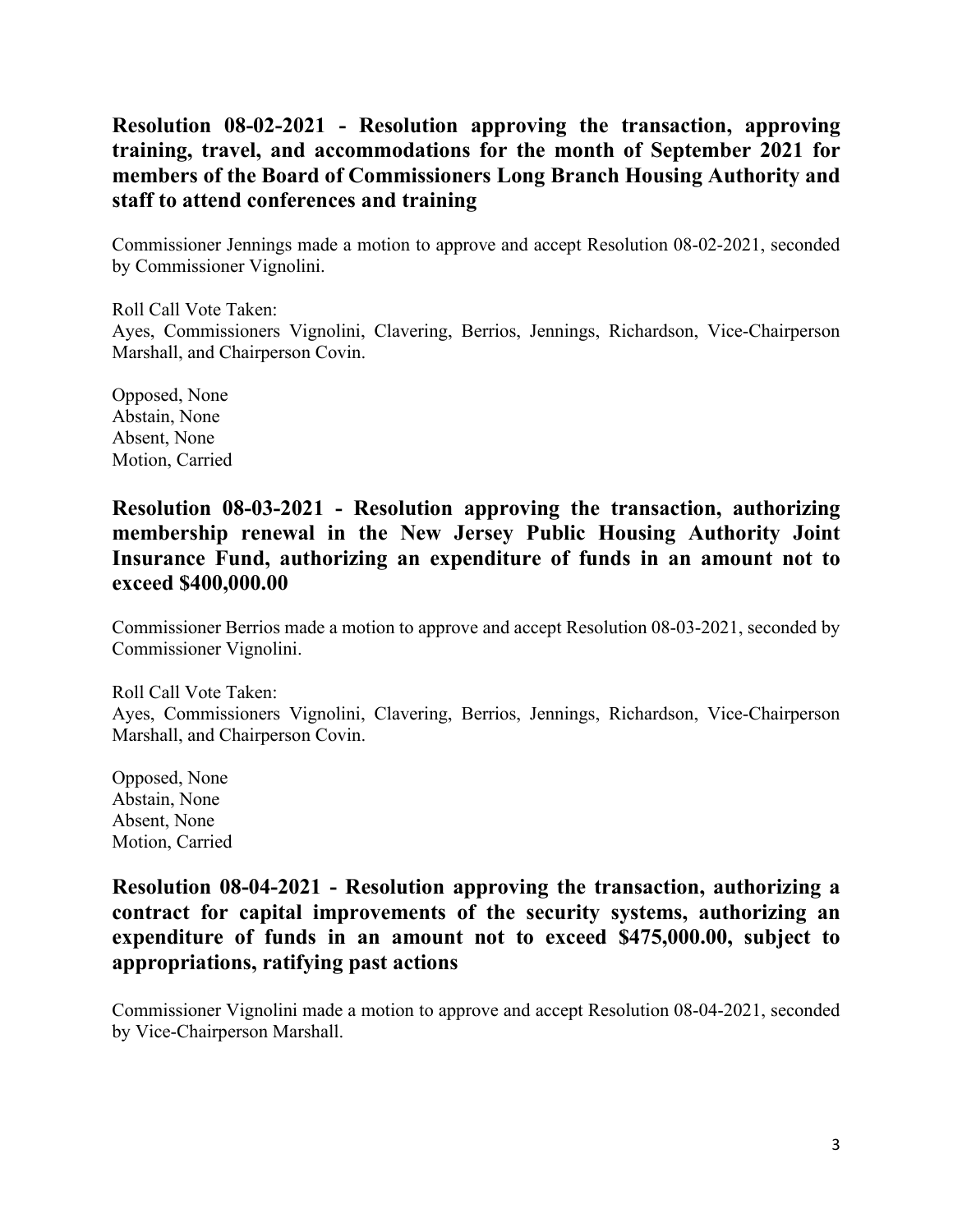Roll Call Vote Taken:

Ayes, Commissioners Vignolini, Clavering, Berrios, Jennings, Richardson, Vice-Chairperson Marshall, and Chairperson Covin.

Opposed, None Abstain, None Absent, None Motion, Carried

# **Resolution 08-05-2021 - Resolution approving the transaction, authorizing a Shared Services agreement among the City of Long Branch, participating units of government, and Monmouth County for mutual aid and assistance**

Commissioner Jennings made a motion to approve and accept Resolution 08-05-2021, seconded by Commissioner Richardson.

Roll Call Vote Taken: Ayes, Commissioners Vignolini, Clavering, Berrios, Jennings, Richardson, Vice-Chairperson Marshall, and Chairperson Covin.

Opposed, None Abstain, None Absent, None Motion, Carried

# **Resolution 08-06-2021 - Resolution authorizing a Closed Session of the Regular Meeting of the Board of Commissioners on August 16, 2021**

Commissioner Jennings made a motion to approve and accept Resolution 08-06-2021, seconded by Vice-Chairperson Marshall.

Roll Call Vote Taken: Ayes, Commissioners Vignolini, Clavering, Berrios, Jennings, Richardson, Vice-Chairperson Marshall, and Chairperson Covin.

Opposed, None Abstain, None Absent, None Motion, Carried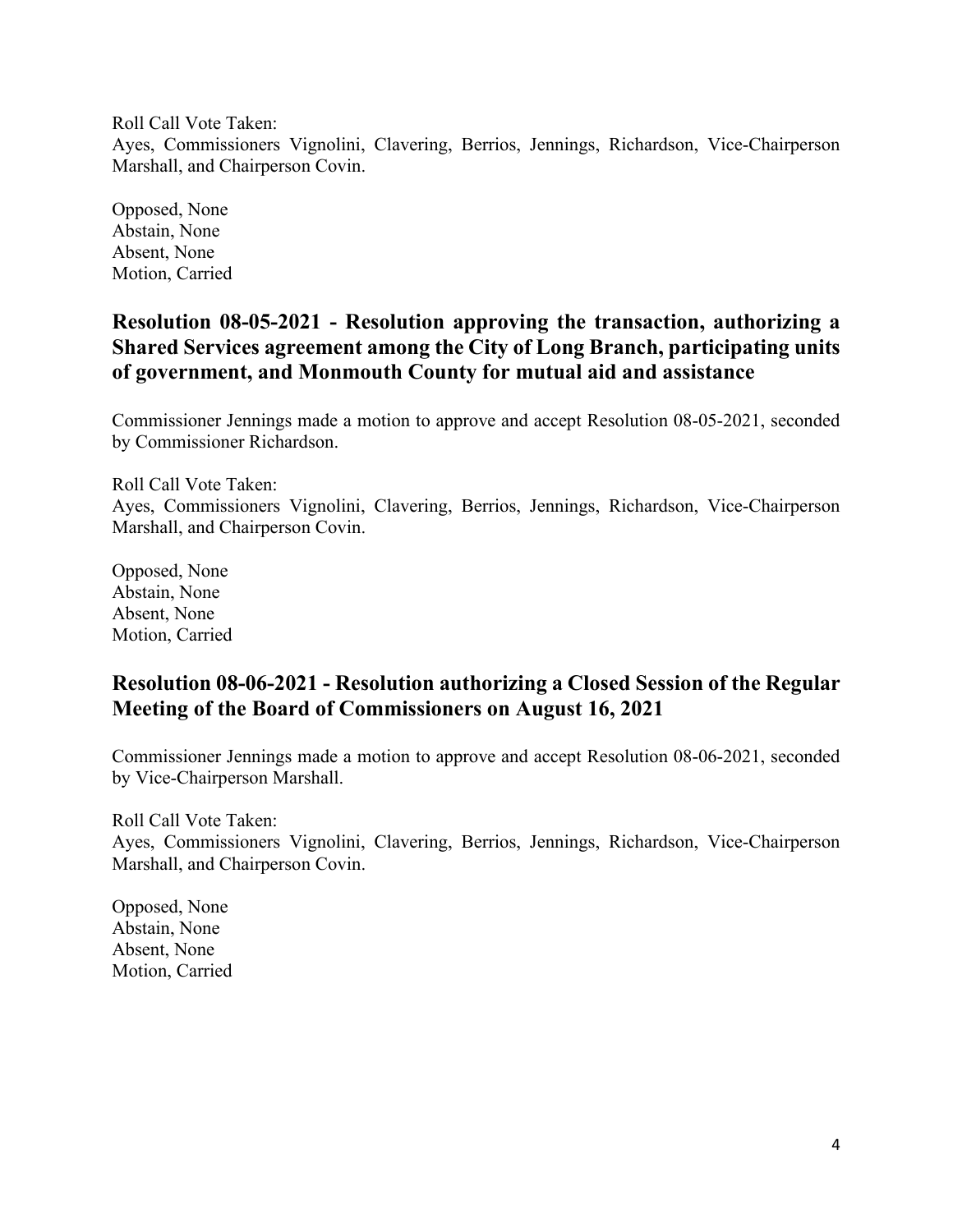# **Resolution 08-07-2021** - **Resolution approving the transaction, amending the lease with the City of Long Branch for the Adam "Bucky" James Community Center, subject to approval of HUD**

Commissioner Vignolini made a motion to approve and accept Resolution 08-07-2021, seconded by Vice-Chairperson Marshall.

Roll Call Vote Taken: Ayes, Commissioners Vignolini, Clavering, Berrios, Jennings, Richardson, Vice-Chairperson Marshall, and Chairperson Covin.

Opposed, None Abstain, None Absent, None Motion, Carried

**Added Starter, Resolution 08-08-2021 approving the transaction and authorizing an expenditure of non-federal funds in an amount not to exceed \$300 to support the Community Backpack School Supply Drive, drop-off donations to be held August 23 – August 27, 2021, at Second Baptist Church, 93 Liberty Street, Long Branch.**

Vice-Chairperson Marshall made a motion to approve and accept Resolution 08-08-2021, seconded by Commissioners Vignolini.

Roll Call Vote Taken: Ayes, Commissioners Vignolini, Clavering, Berrios, Jennings, Richardson, Vice-Chairperson Marshall, and Chairperson Covin.

Opposed, None Abstain, None Absent, None Motion, Carried

#### **COMMISSIONERS COMMENTS AND CONCERNS:**

**NO COMMENTS**